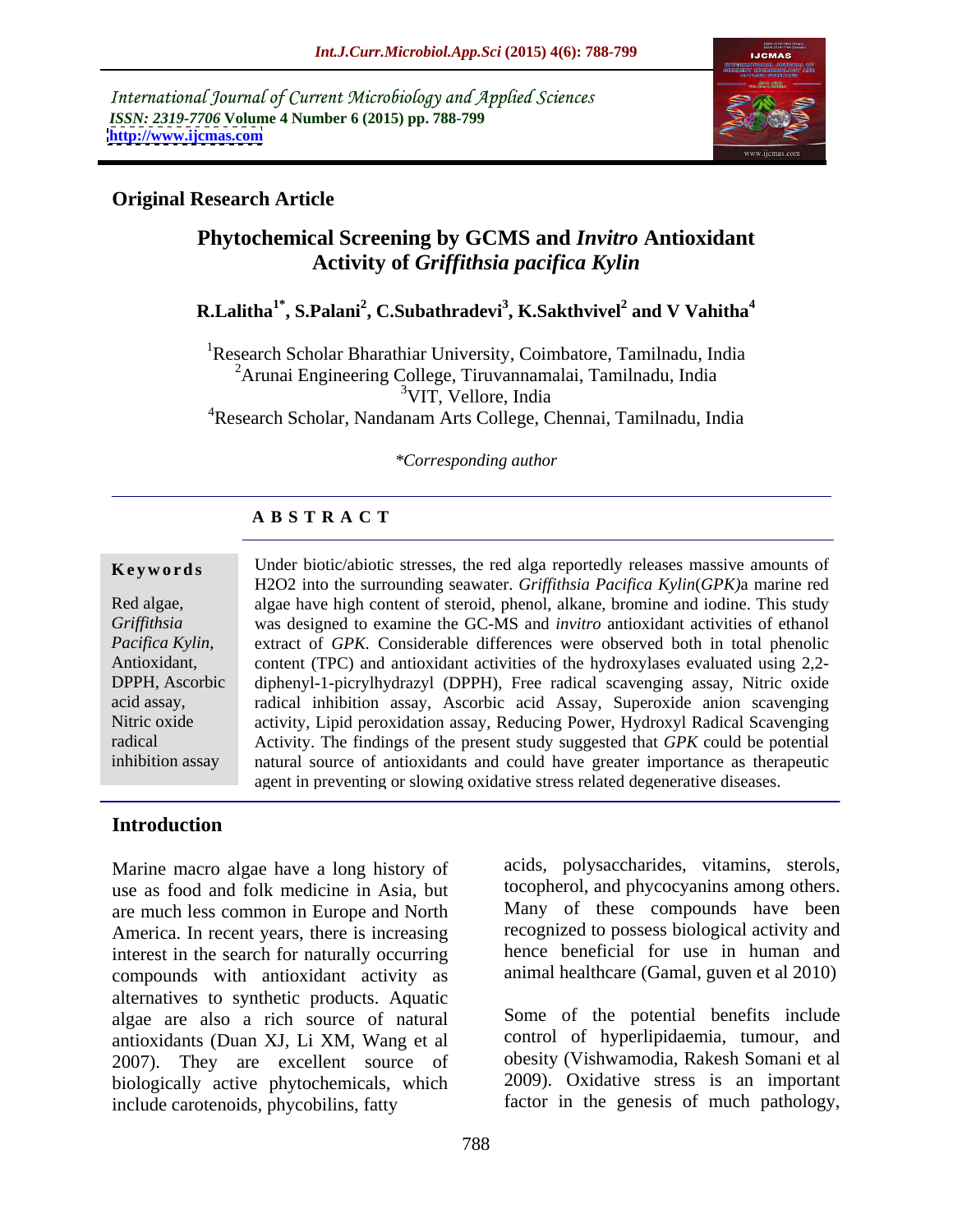from cancer to cardiovascular and **Materials and Methods** degenerative diseases. (Biswas K, Chatopadhyay I, Banerjee et al 2002).In order to protect the body against the consequences of oxidative stress, an The algae sample (*Griffthsia Pacifica Kylin* efficacious approach consists in improving Photographs 1) was collected as entangled the antioxidant nutrition. In this regard, specimens from a bottom trawl fish net scientific studies have shown that the operated off Manoli and Hare Islands of synergistic action of a wide spectrum of Mandapam group of Islands, Gulf of antioxidants is better than the activity of a Mannar at Rameswaram. It was collected by single antioxidant, and that antioxidants bicatching method. The samples were placed from natural sources (primarily foods) have inside sterile ethyl polythene bags under a higher bioavailability and therefore higher water and transferred to the lab aseptically protective efficacy than synthetic in ice boxes. antioxidants(Gey 1998. Oyaizu,1986)

Focusing our attention on natural and bio available sources of antioxidants, we The whole red algae was dried under shade undertook to investigate the antioxidant and then powdered with a mechanical properties of the *Griffithsia Pacifica Kylin* grinder to obtain a coarse powder. Equal *(GPK)* a fresh water unicellular red alga that quantity of powder was passed through 40 spontaneously grows in water sources and mesh sieve and extracted with ethanol in sox that is consumed as a nutrient-dense food let's apparatus to 60'c. The solvent was source and for its health-enhancing completely removed by rotary vacuum properties(Jensen et al., 2000,2001; Pugh and Pasco, 2001; Pugh et al., 2001).

*Grif ithsia Pacifica* has the following **GC-MS analysis of ethanol extract of** physical characteristics: an agarophyte, *Griffithisia pacifica kylin* **for identification** produces hydrocolloid agar in its cell walls, is a multicellular thallus with apical growth, has tetra sporangia, has a filamentous The identification of chemical composition gonimoblast, has pit connections, cells have of ethanol extract of marine red algae was multiple nuclei and plastids, triphasic performed using a GC-MS spectrograph alternation of generations life history, a red algae, eukaryotic cells without flagella and ethanol extract (2µl) of Red algae was centrioles, using floridean polysaccharides injected with a Hamilton syringe to the GC as food reserves, phycobiliproteins as MS manually for column – Elite 5MS (5%) accessory red pigments, chloroplasts lacking Diphenyl/95% dimethyl polysiloxane). external endoplasmic reticulum and  $30x0.25mmx0.25\mu$ mdf. containing un stacked thylakoids, multicellular organisms, have a cell wall Equipment used GC Claus, 500 Perkin made of cellulose, obtain energy from sun Elmer, Carrier gas was 1ml/min, split 10:1, typically with chlorophyll, sexual or asexual Detector used for GC-MS was Mass reproduction, modular and indeterminate growth, alternation of generations.

#### **Materials and Methods**

#### **Collection of sample**

in ice boxes.

#### **Extraction of marine red algae**

evaporator. The extract was freeze dried and stored in vacuum desiccators.

# **of chemical compounds**

fitted with electron impact mode. MS manually for column – Elite 5MS (5% Diphenyl/95% dimethyl polysiloxane). 30x0.25mmx0.25µmdf.

detector, Turbo mass gold Perkin Elmer. Software was Turbo mass 5.2.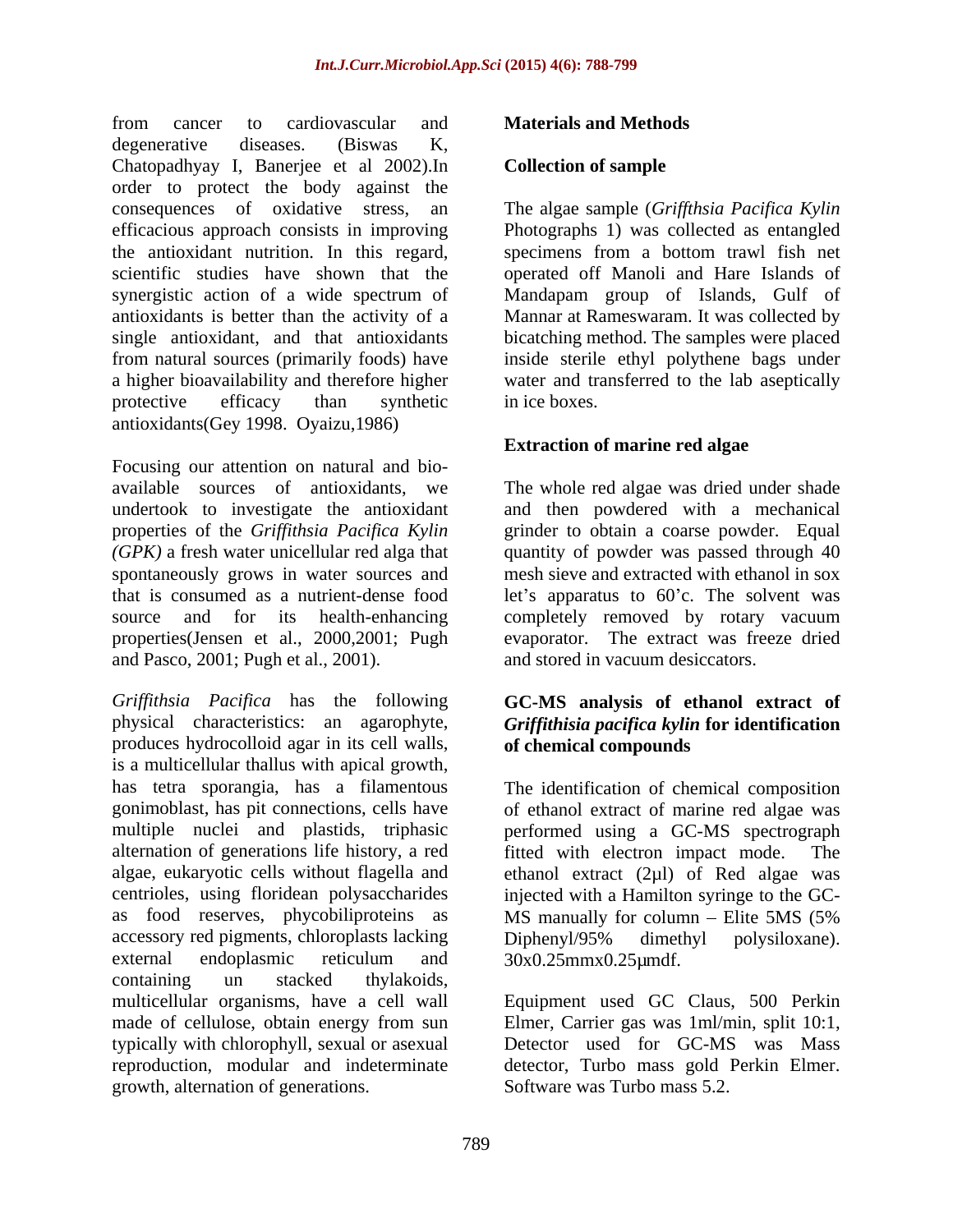Interpretation on mass-spectrum GC-MS the tenth one peak (RT=22.14) was conducted using the database of Heptadecane,9-hexyl- with peak area1.02, National institute Standard and Technology while the next comprises (RT=23.67) (NIST) having more 62,000 patterns. The Trifluoroacetyl-lavandulol with peak area spectrum of the unknown components was 2.74, the twelfth one Cholesta 4,6-dien-3 compared with the spectrum of known ol,(3a) with (RT=24.43) with peak area of components stored in the NIST library. The name, molecular weight and structure of the Androstan-16-one, cyclic ethylene components of the test materials were mercaptole with peak area 2.64, and the ascertained. final one (RT=27.65) Androstan-17-one, 3-

The studies on the active principles in the 52.31. *Grif ithsia Pacifica Kylin* whole red algae ethanol extract by GC-MS analysis clearly Among the identified phyto compounds showed the presence of fourteen Hexadecanoic acid 2-oxo-methyl ester, compounds (Tab-1).The active principles with their retention time (RT) molecular formula, molecular weight (MW), and property of anti-oxidant and antimicrobial concentration (peak area%)are presented in activities. , Cholesta-4, 6-dien-3-ol, 5a- Table-1. The GC-MS chromatogram of peak Androstan-16-one, cyclec ethylene of the compounds detected was shown in mercaptole, Androstan-17-one, 3 ethyl-3- Figure-1.Chromatogram GC-MS analysis of hydroxy-(-5-Alpha) have Diuretic activity. the ethanol extract of *GPK* Showed the Hexadecanoic acid has hypocholesterolic presence of major peaks and the activity. (Dr.Duke's phytochemical and components corresponding to the peaks were determined as follows. The First set up peaks was determined to be 1- Iodo-2 methylnonane with 7.41% of spectral area. The second peaks indicated to be pentanal, 2, 4-dimethyl- (RT=11.24min) with 3.10% of peak area. Following this an area up The scavenging activity of DPPH free 0.96% cowered in the mass spectrum by n- radicals by different algae extracts was Decanoic acid, 2-methylat (RT-12.15 min). determined according to the method The next peaks considered to be 5.49% of reported by Gyamfi. (Gyamfi et al., 1999) Nonanoic acid (RT=12.92min). The fifth peak indicated to be 4, 8 Dioxaspiro  $(2, 5)$  ethanol, yielding 100 µg/ml in each reaction, oct-1-ene, 6, 6-dimethyl- (RT=14.70 min) was mixed with 1 ml of 0.1 mM DPPH in with 2.74% of peak area. The sixth peak ethanol solution and 450 µl of 50 mm Tris- $(RT=16.25)$  were determined to be HCl buffer (pH 7.4). Ethanol (50 µl) only Hexadecanoic acid, 2-oxo-methyl ester with was used as the experimental control. After 1.78 peak area. while the seventh peak 30 min of incubation at room temperature,  $(RT=18.00 \text{ min})$  were attributed as 2- the reduction in the number of DPPH free Bromononane with peak area 1.83, the radicals was measured, reading the **Electrification of phytocompounds** the next peak (RT=19.88) the next peak (RT=19.38) the next peak (RT=19.28) the next peak (RT=19.28) Tridecane, the next peak (RT=19.28) Tridecane, the next peak (RT=19.88) Tridecane, th

**Identification of phytocompounds** methyl-, the next peak (RT=19.98) Didodecyl phthalate with spectral peak 4.01, the tenth one peak (RT=22.14) 11.58, the next (RT=24.69) of 5a- Androstan-16-one, cyclic ethyl-3-hydroxy-(5-Alpha) with peak area of 52.31.

> Cholesta-4, 6-dien-3-ol, 5a Androstan-16 one, cyclec ethylene mercaptole have the Androstan-16-one, cyclec ethylene Ethano botanical database).

#### **Antioxidant-non enzymatic assay**

#### **Freeradicalscavenging assay(DPPH):**

reported by Gyamfi.(Gyamfi et al., 1999) Fifty micro liters of the algae extract in was mixed with 1 ml of 0.1 mM DPPH in ethanol solution and 450 µl of 50 mm Tris radicals was measured, reading the absorbance at 517nm. Butylated Hydrody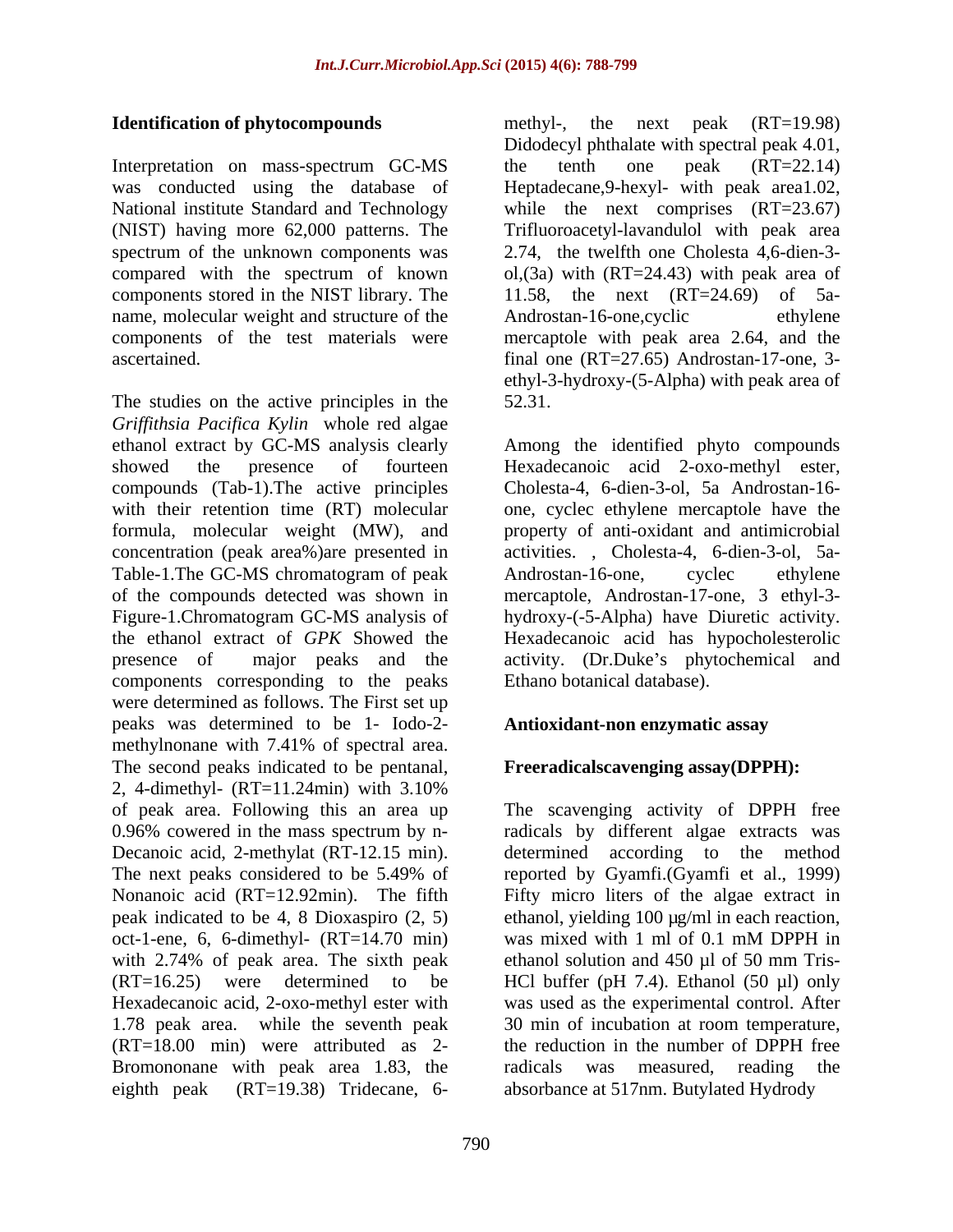Toluene(BHT) and a-toco pherol were used dependent manner as illustrated in figure 3. as controls. The percent inhibition was At concentration of 116.0  $\mu$ g/ml of extract calculated from the following equation:The 50%of nitric oxide generated by incubation hydro alcoholic extract of *GPK* exhibited a was scavenged. This IC50 value of extract significant dose dependent inhibition of DPPH activity, with a 50% inhibition (IC50)

# **control) 100** vith an absorbance maximum at 560nm.

was estimated by the method of Roe and extract against non-enzymatic lipid by mixing with acid washed norit and then coupled with 2,4-dinitrophenyl hydrazine concentrations which showed 50% (DNPH) in the presence of thio urea, a mild hydrazine was converted in to an orange-red colored compound which when treated with sulphuric acid was read at 520nm.A set of **Superoxide anion scavenging**<br>standards containing 20-100ug of ascorbic Measurement of superoxide standards containing 20-100ug of ascorbic Measurement of superoxide anion acid were taken and processed similarly tri-chloro-acetic acid. The color developed was read at 540 nm.The values of ascorbic acid were expressed as mg/dl. Figure.2.

reaction (Garrat, 1964). In this investigation Phenazinemethosulphate/NADH coupling using naphthyl ethylene diamine-di-<br>decrease the absorbance at 560 nm with the corresponding blank solutions. Rutin used as  $5.84\mu\text{g/ml}$ , respectively. a standard.The scavenging of nitric oxide by

algae extract was increased in a dose found to be lesser than the standard rutin.

at a concentration of 1.5 g/ml. The result **Estimation of lipid hydroperoxide:**Tissue was mentioned in figure 2. The IC50 value lipid hydro peroxide was estimated by the of the extract was found to be lesser than the method of Jiang *et al.*(Jiang Cornish M.L., standard, vitamin C (IC50 3.0 µg/ml). Garbary D.J et al, 1992.) In this method, **% Inhibition = (Absorbance of control Absorbance of test sample/Absorbance of** leads to the formation of a chromophore **Estimation of ascorbic acid:** Ascorbic acid mmoles/100 mg extract. Activity of *GPK* Kuether (Roe and Kuether (1946). Ascorbic peroxidation in rat liver microsomes has acid was converted to dehydro ascorbic acid been shown in figure 5. The extract showed reducing agent. The coupled di-nitro-phenyl inhibition value was found to be lesser than oxidation of ferrous ions ( $Fe<sup>2+</sup>$ ) under acidic  $^{2+}$ ) under acidic conditions in the presence of xylenol orange with an absorbance maximum at 560nm. Lipid hydro peroxide were expressed as extract against non-enzymatic lipid inhibition of peroxidation effect in all concentrations which showed 50% inhibition effect at  $104.0 \text{ µg/ml}$ . The extract the standard, vitamin E (IC50 120.5  $\mu$ g/ml).

along with a blank containing 2.0 ml of 4% **Nitric oxide radical inhibition assay:**  mixture indicated increased superoxide Nitric oxide radical inhibition can be anion scavenging activity.The superoxide estimated by the use of GriessIllosvoy anion derived from dissolved oxygen by GriessIllosvoy reagent was modified by reaction reduces nitro blue tetrazolium. The hydrochloride (0.1% w/v) instead of 1- *GPK* extract thus indicates the consumption napthylamine (5%). A pink coloured of superoxide anion in the reaction mixture. chromophore is formed in diffused light. As mentioned in figure 4, the GPK extract The absorbance of these solutions was as well as curcumin showed the scavenging measured at 540 nm against the activity; IC50 values, 4.7 µg/ ml and **Superoxide anion scavenging activity**: Measurement of superoxide anion scavenging activity of *GPK* was done based on the Nishimiki method (Nishimiki et al., 1972). The reaction mixture was incubated at 25°C for 5 min, and the absorbance at 560 nm was measured against blank samples. Decreased absorbance of the reaction Phenazinemethosulphate/NADH coupling decrease the absorbance at 560 nm with the  $5.84\mu g/ml$ , respectively.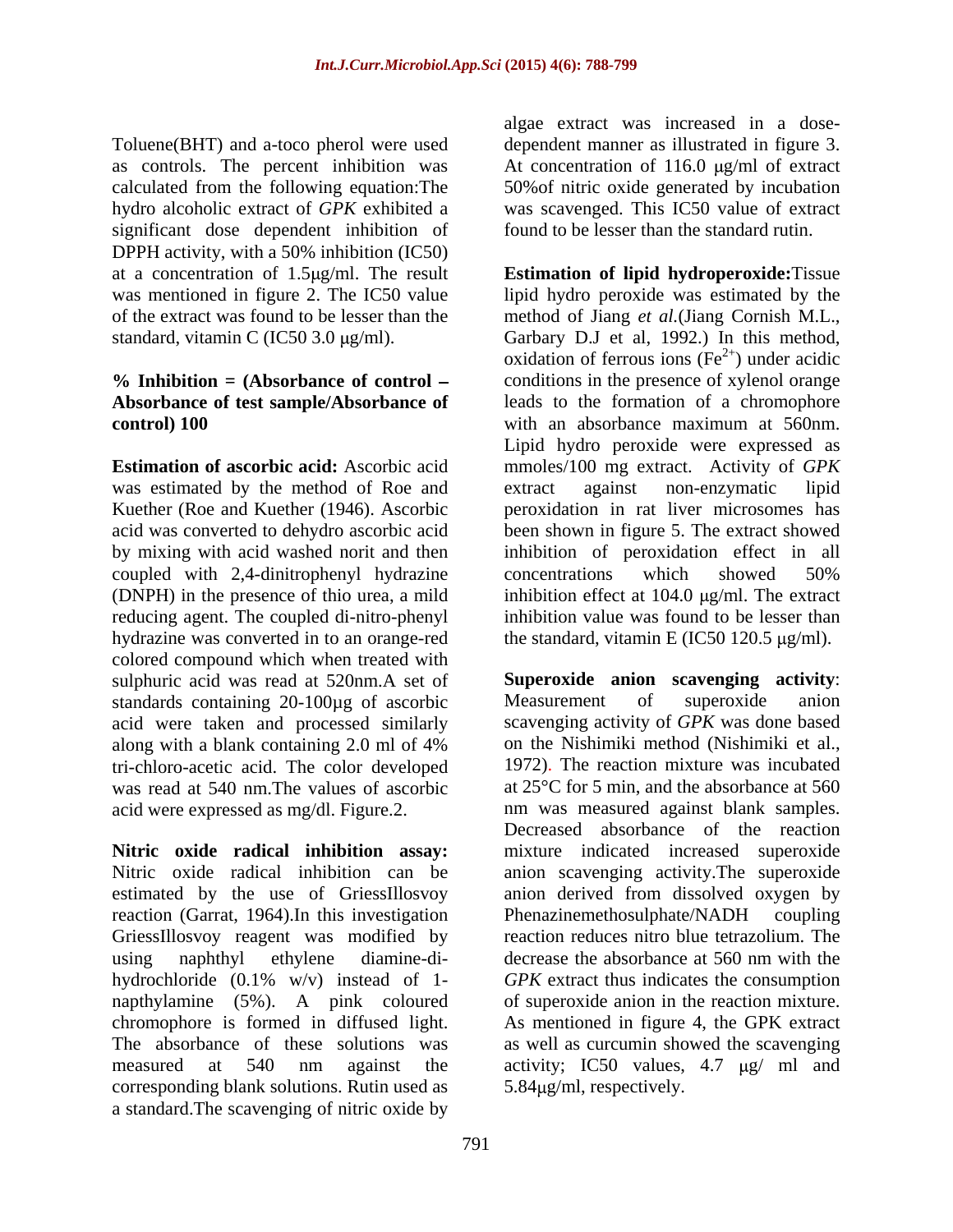*GPK* was determined according to the Oyaizu method(Oyaizu, 1986).Increased extract compared to butylated hydroxy *Grif ithsia Pacifica Kylin* was very potent and the power of the extract was increased with quantity of sample. The *GPK* extract **Results and Discussion** could reduce the most Fe3+ ions, which had a lesser reductive activity than the standard There are many reports that support the use

**Determination of total phenolic compounds:** Total soluble phenolic in the aqueous extract of *GPK* were determined (Rose WM, Creighton MO, Stewart DHPJ, with Folin-Ciocalteu reagent according to Sanwal M, et al1982). Several concentrations the standard methodusing pyro catechol as a ranging from 0.5µg/ml - 150µg/ml of the standard (Slinkard et al., 1977 Slinkard K, alcoholic extracts of *Grif ithsia Pacifica* Singleton VL). The absorbance was *Kylin* were tested for their antioxidant measured at 760 nm. The concentration of activity in different *in vitro* models. The total phenolic compounds in the *GPK*  percentage of inhibition was observed by the determined as microgram of pyro catechol test compounds in a concentration by using an equation that was obtained from dependent manner up to the given Gulcin (Gulcin Peirce A. Duh et al Duh PD, et al., 2002) The equation is, Absorbance  $=$ 0.001 x Pyro catechol (μg) + 0.0033.The **DPPH radical scavenging activity:** The total phenolic contents of hydro alcoholic extract of *Griffithsia Pacifica Kylin* were 0.0589 µg pyro catechol equivalent / mg. dependent inhibition of DPPH activity, with

**Hydroxyl radical scavenging assay: The**  $\qquad$  **of 1.5 µg/ml. The result was mentioned in** assay was performed as described by Halliwell method (Halliwell Mukherjee PK found to be lesser than the standard, vitamin et al., 1987) with minor changes. All  $C (IC50 3.0 \mu g/ml)$ . solutions were prepared freshly. After an incubation period of 1 hour at 37°C the extent of deoxyribose degradation was measured by the TBA. Measure the absorbance at about 532 nm against the blank solution. Vitamin E was used as a positive control  $(IC50 \t160.0 \mu g/ml)$ . To attack the substrate deoxyribose hydroxyl radicals were generated by reaction of

**Reducing power:**The reducing power of Ferric-EDTA together with H2O2 and absorbance of the reaction mixture indicated prevent the damage against sugar. The increased reducing power. Butylated results are shown in figure 6, the hydroxy toluene used as a standard.Figure 7 concentrations of 50% inhibition were found shows the reductive capabilities of the  $GPK$  to be  $27.0 \mu g/ml$  and  $32.5 \mu g/ml$  for the toluene. The reducing power of extract of respectively. The extract inhibition value ascorbic acid. When the *GPK* extract were incubated with the reaction mixture, it could extract and standard of vitamin E, was found to be lesser than the standard.

### **Results and Discussion**

of butylated hydroxy toluene. of antioxidant supplementation in reducing the level of oxidative stress and in slowing or preventing the development of complications associated with diseases test compounds in a concentration concentrations in all the models

> hydro alcoholic extract of *Griffithsia Pacifica Kylin* exhibited a significant dose a 50% inhibition (IC50) at a concentration figure 2. The IC50 value of the extract was C (IC50 3.0  $\mu$ g/ml).

**Nitric oxide radical inhibition assay:** The scavenging of nitric oxide by algae extract was increased in a dose-dependent manner as illustrated in Figure 3. At concentration of 116.0  $\mu$ g/ml of extract 50% of nitric oxide generated by incubation was scavenged. This IC50 value of extract found to be lesser than the standard, rutin (IC50 160.0  $\mu$ g/ml).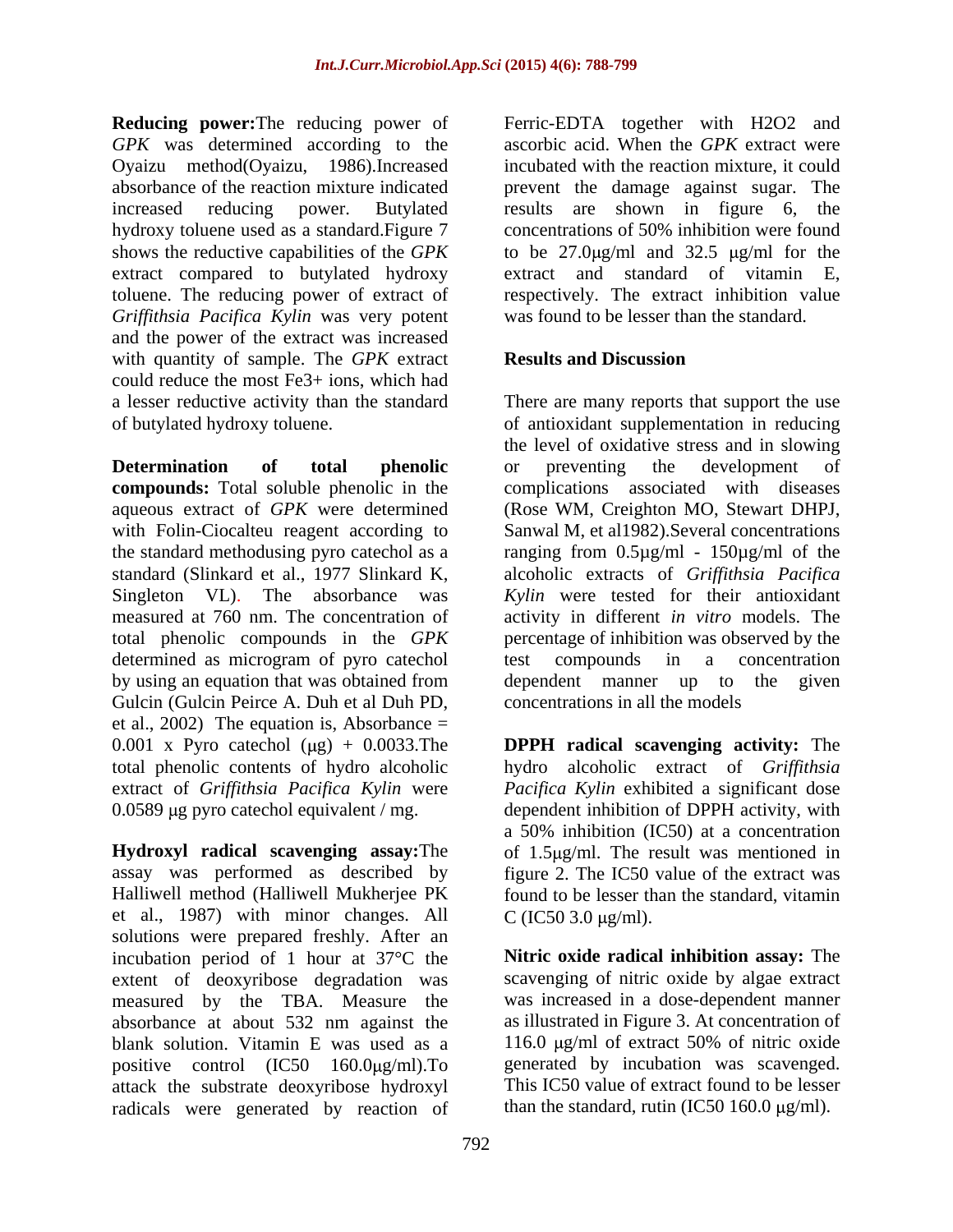**Superoxide anion scavenging activity:** The superoxide anion derived from dissolved reductive activity than the standard of oxygen by Phenazine methosulphate/NADH coupling reaction reduces nitro blue tetrazolium. The decrease the absorbance at 560 nm with the plant extract thus indicates **compounds:** The total phenolic contents of the consumption of superoxide anion in the hydro alcoholic extract of algae were reaction mixture. As mentioned in Figure 4, the algae extract as well as curcumin showed the scavenging activity; IC50 Red marine algae contain pigment

**Lipid peroxidation assay:**Activity of algae peroxidation in rat liver microsomes has been shown in Figure 5. Addition of Fe 2+/ascorbate to the liver microsomes cause increase in lipid peroxidation. The extract showed inhibition of peroxidation effect in inhibition effect at  $104.0 \mu g/ml$ . The extract human body that includes production of inhibition value was found to be lesser than secondary metabolites that aid in inhibition value was found to be lesser than the standard, vitamin E (IC50 120.5 $\mu$ g/ml). detoxiticat processes.

**Hydroxyl radical scavenging assay:** To attack the substrate deoxyribose hydroxyl radicals were generated by reaction of Ferric-EDTA together with H2O2 and ascorbic acid. When the algae extract were incubated with the above reaction mixture, it could prevent the damage against sugar. The results are shown in Figure 6, the concentrations of 50% inhibition were found to be  $27.0 \mu g/ml$  and  $32.5 \mu g/ml$  for the extract and standard of vitamin E, respectively. The extract inhibition value was found to be lesser than the standard.

**Reducing power:** Figure 7 shows the reductive capabilities of the algae extract compared to butylated hydroxy toluene. The the compared to butylated hydroxy toluene. The compared to butylated hydroxy toluene. The compared to butylated hydroxy toluene. The compared to butylated hydroxy toluene. The com reducing power of extract of *Griffithsia Pacifica Kylin*was very potent and the power of the extract was increased with quantity of sample. The algae extract could reduce the

most Fe3+ ions, which had a lesser butylated hydroxy toluene.

**Determination of total phenolic** 0.0589µgpyrocatecholequivalent/mg.

values,  $4.7 \mu g / m$ l and  $5.84 \mu g / m$ l, phycoerythrin that gives red color to this sea respectively. plant, red marine algae as part of a Asian extract against non-enzymatic lipid reasons, where it is also dried to be all concentrations which showed 50% and serve a variety of functions within Red marine algae contain pigment dishes and it is especially grown in Japan for commercial, nutritional and medicinal reasons, where it is also dried to be consumed as a snack. The dietary sources of red marine algae contain right blend of nutrients and minerals in the acceptable doses required by the body.Red marine algae are obtained from depths of oceans and serve a variety of functions within human body that includes production of secondary metabolites that aid in detoxification, metabolism and circulation processes.

concentrations of 50% inhibition were found<br>the case of the case indicates that not meripe A lot of experts are in process of devising new medications and pharmacological agents by using active metabolites of red marine algae.Some notable nutritional benefits of red marine algae include provision of essential minerals like calcium, magnesium to meet the standards of recommended daily dosage. Moreover, research data also indicates that red marine algae serves as anti-oxidant to kill/ neutralize reactive oxygen species that is preventive against heart diseases and also minimize the risk of stroke in elderly patients. Recent studies revealed that the marine BPs exhibit a wide spectrum of beneficial biological activities (Kim KY, Nam KA, Kurihara H, Kim SM.), and therefore these novel BPs have attracted much attention in the field of functional food and pharmaceutical agents.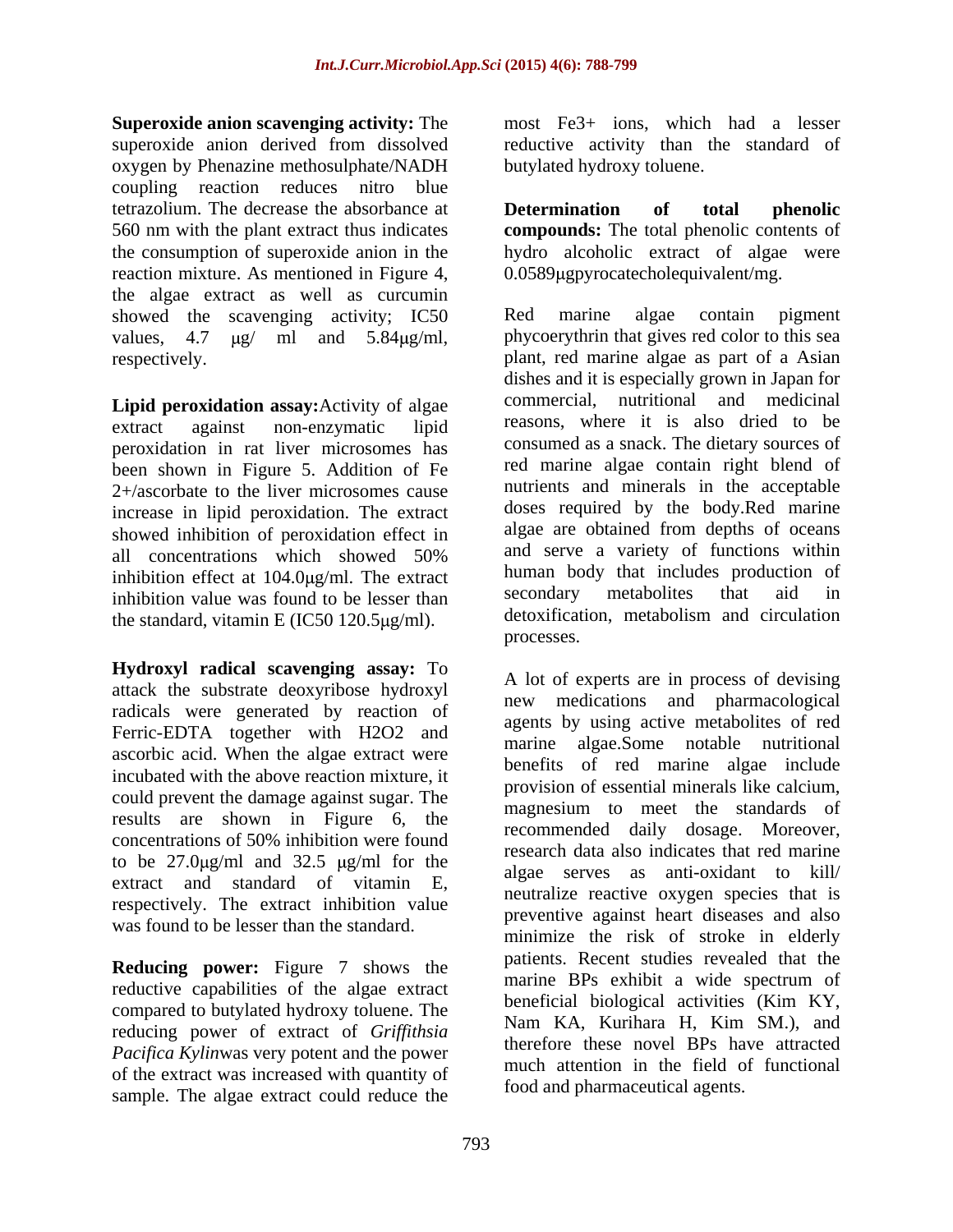| RT<br>——<br>——— <del>—</del><br>the contract of the contract of the contract of<br>the contract of the contract of the contract of<br>12.92 Nonanoic acid<br>the contract of the contract of the contract of the contract of the contract of | Name of the compound<br>$9.63$ 1-Iodo-2-methylnonane<br>$11.24$ Pentanal, 2,4-dimethyl-<br>$\vert$ 12.15 Decanoic acid, 2-methyl-<br>$\vert$ 14.70 $\vert$ 4,8-Dioxaspiro(2.5) oct-1-ene, 6,6-dimethyl- | formula<br>$C_{10}H_{21}I$<br>$C_7H_14O$<br>$C_{11}H_{22}O_2$<br>C9H18O2 | MW<br>Area<br>7.41<br>268<br>3.10<br>114<br>$\vert$ 0.96<br>186<br>5.49<br>158 |
|----------------------------------------------------------------------------------------------------------------------------------------------------------------------------------------------------------------------------------------------|---------------------------------------------------------------------------------------------------------------------------------------------------------------------------------------------------------|--------------------------------------------------------------------------|--------------------------------------------------------------------------------|
|                                                                                                                                                                                                                                              |                                                                                                                                                                                                         |                                                                          |                                                                                |
|                                                                                                                                                                                                                                              |                                                                                                                                                                                                         |                                                                          |                                                                                |
|                                                                                                                                                                                                                                              |                                                                                                                                                                                                         |                                                                          |                                                                                |
|                                                                                                                                                                                                                                              |                                                                                                                                                                                                         |                                                                          |                                                                                |
|                                                                                                                                                                                                                                              |                                                                                                                                                                                                         |                                                                          |                                                                                |
|                                                                                                                                                                                                                                              |                                                                                                                                                                                                         | $C_8H_{12}O_2$                                                           | $\frac{1}{2.74}$<br>140                                                        |
|                                                                                                                                                                                                                                              | 16.25   Hexadecanoic acid, 2-oxo-, methyl ester                                                                                                                                                         | $C_{17}H_{32}O_3$                                                        | $\boxed{1.78}$<br>284                                                          |
| $18.00$ 2-Bromononane                                                                                                                                                                                                                        |                                                                                                                                                                                                         | C9H19Br                                                                  | 1.83<br>206                                                                    |
|                                                                                                                                                                                                                                              | 19.38 Tridecane, 6-methyl-                                                                                                                                                                              | C <sub>14</sub> H <sub>30</sub>                                          | $\frac{1}{2.39}$<br>198                                                        |
| 19.98   Didodecyl phthalate                                                                                                                                                                                                                  |                                                                                                                                                                                                         | $C_32H_54O_4$                                                            | 4.01<br>502                                                                    |
| 10   22.14   Heptadecane, 9-hexyl-                                                                                                                                                                                                           |                                                                                                                                                                                                         | C <sub>23</sub> H <sub>48</sub>                                          | $\boxed{1.02}$<br>324                                                          |
|                                                                                                                                                                                                                                              | 11 23.67 Trifluoroacetyl-lavandulol                                                                                                                                                                     | $C_{12}H_{17}F_{3}O_{2}$ 250                                             | $\boxed{2.74}$                                                                 |
|                                                                                                                                                                                                                                              | 12 24.43 Cholesta-4,6-dien-3-ol, (3á)-                                                                                                                                                                  | $C_2$ 7H44O                                                              | 11.58<br>384                                                                   |
|                                                                                                                                                                                                                                              | 13 24.69 5à-Androstan-16-one, cyclic ethylene mercaptole                                                                                                                                                | $C_21H_34S_2$                                                            | $\boxed{2.64}$<br>350                                                          |
|                                                                                                                                                                                                                                              | $\boxed{14 \quad 27.65 \quad$ Androstan-17-one, 3-ethyl-3-hydroxy-(5-Alpha)                                                                                                                             | $C_{21}H_{34}O_2$                                                        | 52.31<br>318                                                                   |

| <b>Table.1 Phytoco</b><br>$\mathbf{R}$<br><b>"ed in GPK (GC–MS study)</b><br>ocomponents identifie |  |  |
|----------------------------------------------------------------------------------------------------|--|--|
|                                                                                                    |  |  |

**Fig.1** The chromatogram showing 9.631-iodo -2 methylnonane,18.0- 2- Bromononane, 16.2-hexadecanoic acid, 24.43- 5à-Androstan-16-one, cyclic ethylene mercaptole, 27.65-Androstan-17-one, 3-ethyl-3-hydroxy-(5-Alpha)

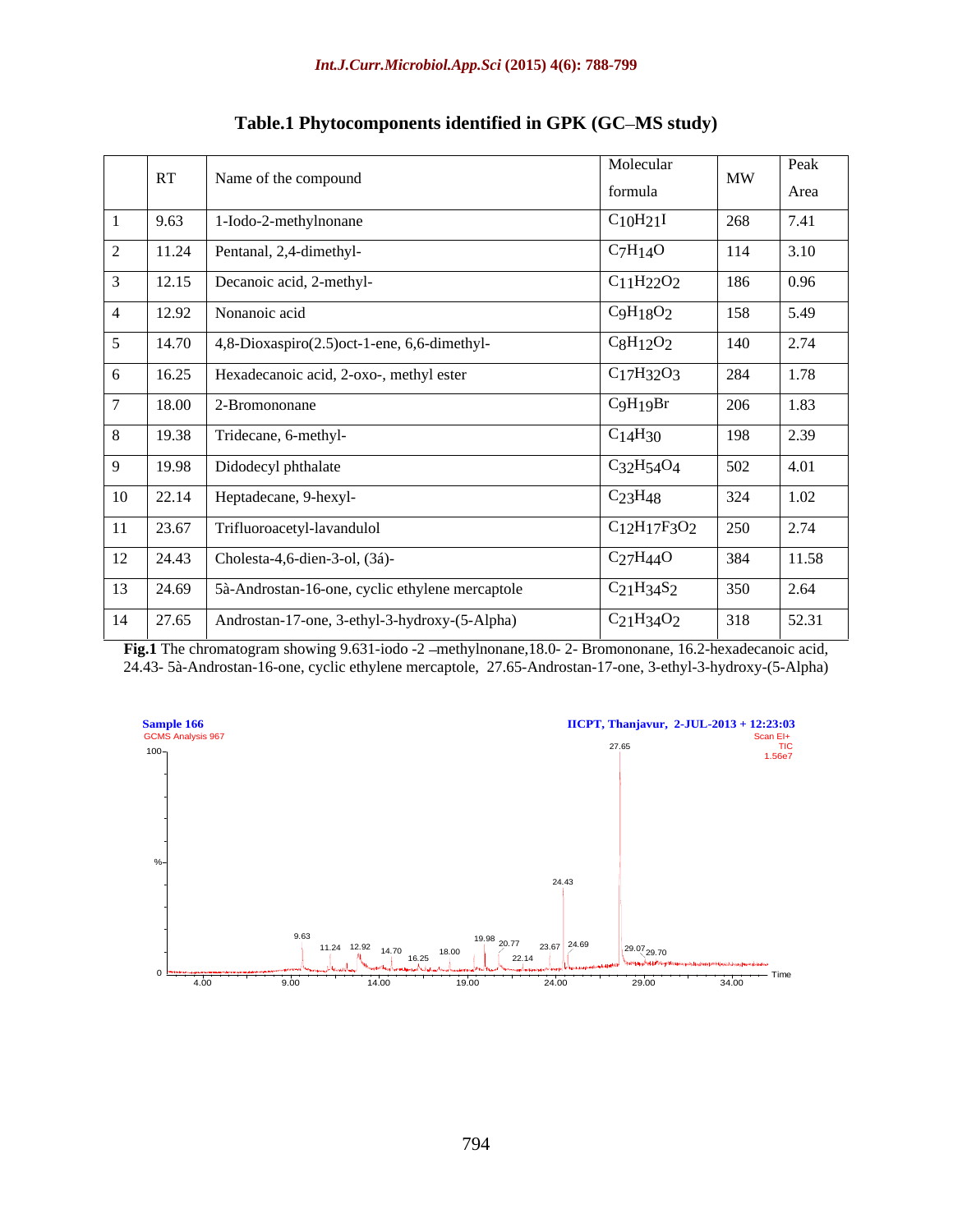







Fig.4. Effect of Griffithsia pacifica kylin Extract and curcumin on scavenging<br>of superoxide anion radical formation. Results are mean ±<br>S.D of five parallel measurements.

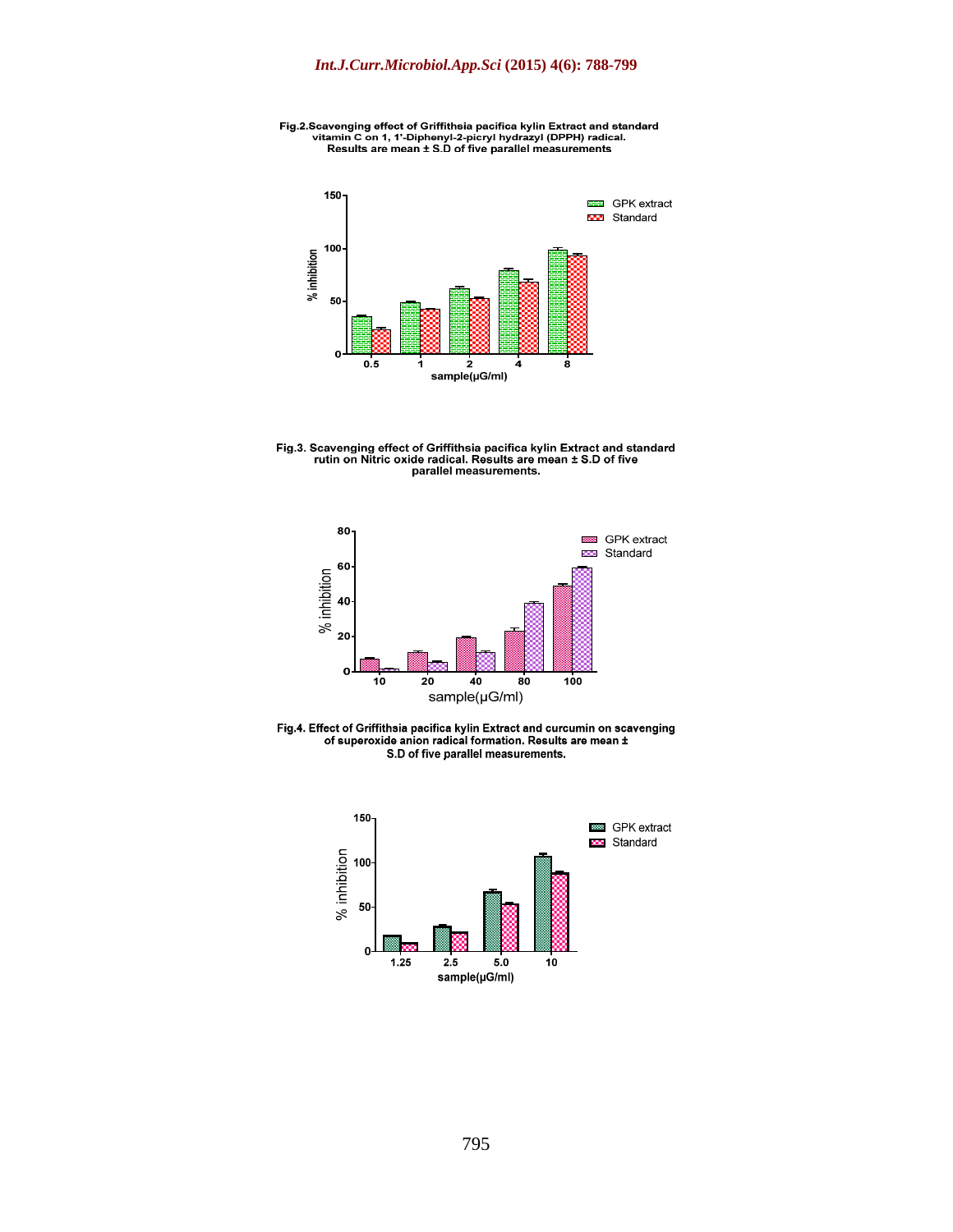Fig.5. Effect of Griffithsia pacifica kylin Extract and vitamin E on lipid peroxidation<br>of liver microsome induced by Fe2+/ascorbate.<br>Results are mean ± S.D of five parallel measurements



Fig.6. Hydroxy radical scavenging activity<br>Effect of Griffithsia pacifica kylin Extract and vitamin E on deoxyribose<br>degradation assay. Results are mean ± S.D of five parallel measurements.



**Fig.7**

Reducing power<br>The reductive ability of Griffithsia pacifica kylin Extract and butylated hydroxy toluene. Results are<br>mean ± S.D of five parallel measurements.

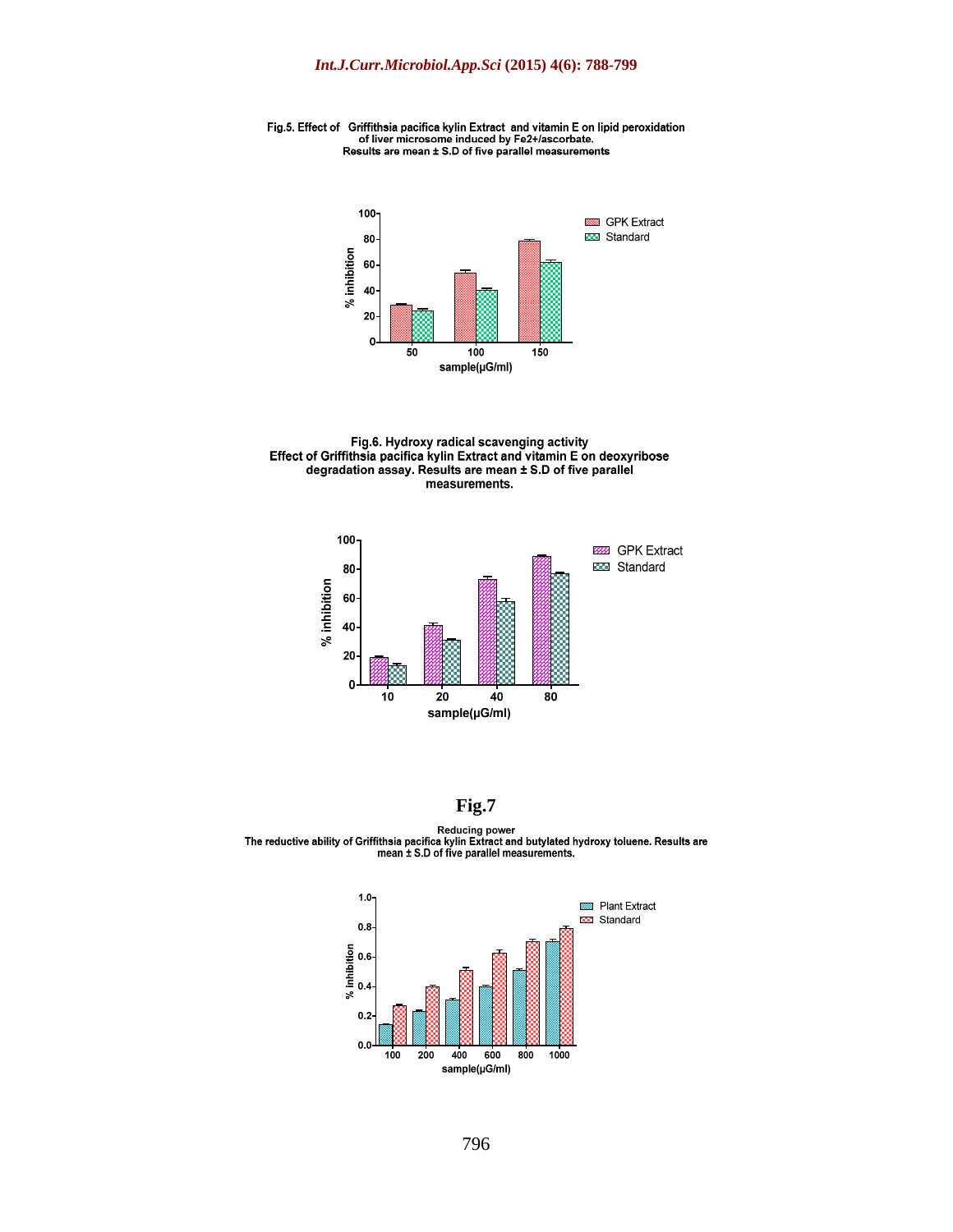interest among scientists in the past decade. production of nitric oxide (Badami, 2003). Their broad range of effects in biological systems has drawn the attention of many From the nitric oxide test, rutin was used as

It has been proved that these mechanisms et al (Badami, 2003).In the PMS/NADH may be important in the pathogenesis of NBT system, superoxide anion derived from certain diseases and ageing. There are many dissolved oxygen by PMS/NADH coupling reports that support the use of antioxidant supplementation in reducing the level of absorbance at 560 nm with antioxidants thus oxidative stress and in slowing or preventing the development of complications associated with diseases (Rose et al., 1982). Many synthetic antioxidant components have curcumin (standard) in above coupling shown toxic and/or mutagenic effects, which have shifted the attention towards the naturally occurring antioxidants. Numerous algae constituents have proven to show free radical scavenging or antioxidants activity by the hydroxyl radicals and prevented the (Aruoma, 1997). Flavonoids and other degradation of 2-deoxy-2- ribose as derivatives, catechines etc) of algal origin

free radical, stable at room temperature, investigated the Fe3+ to Fe2+ antioxidant molecule, giving rise to uncoloured methanol solutions. Figure 2 illustrates the decrease in the concentration The reducing power increased with oxide radical inhibition study proved that the extract is a potent scavenger of nitric oxide. nitro prusside reacts with oxygen to form of reference compound is in

Free radicals have aroused significant compete with oxygen leading to reduced

experimental works. a standard. The IC50 value of the rutin is production of nitric oxide (Badami, 2003). From the nitric oxide test, rutin was used as comparable to the reported value of Badami reaction reduces NBT. The decrease of absorbance at 560 nm with antioxidants thus indicates the consumption of superoxide anion in the reaction mixture. Addition of various concentrations of extract as well as reaction showed decrease in absorbance.

phenolic compounds (hydroxyl cinnamic mentioned above. The observed IC50 values have been reported as scavengers and to the reported values of Sen et al (Sen et al., inhibitors of lipid peroxidation (Formica, 2002). Figure 7 shows the reductive 1995). capabilities of algae extract compared with In this study demonstrated that, DPPH is a measurements of the reductive ability, we which produces a purple colour solution in transformation in the presence of hydro methanol. It is reduced in the presence of an alcoholic extract using the method of Oyaizu When GPK extract and vitamin E were added to the reaction mixture they removed hydroxyl radicals and prevented  $degradation$  of 2-deoxy-2- ribose of the extract and Vitamin E were analogous butylated hydroxy toluene. For the investigated the Fe3+ to Fe2+ et al 1986).

of DPPH radical due to scavenging ability of increasing the amount of extract.The hydro alcoholic extract of algae and vitamin reducing capacity of compound may serve C, which is comparable to the reported value as a significant indicator of its potential of Thabrew et al (Thabrew, 1998). Nitric antioxidant activity (Meir etal., 1995). The This nitric oxide generated from sodium that of the reference compound. The value nitrite. The extract inhibits nitrite formation accordathereport of Illhami et al (Gulcin et by competing with oxygen to react with al. 2002). The phenolic compoundsmay nitric oxide directly and also to inhibit its contribute directly to anti oxidative action synthesis. Scavengers of nitric oxide (Duh et al., 1999). This result indicates thatThe reducing power increased with absorbance values of the extract at different concentrations were found to be less than of reference compound is in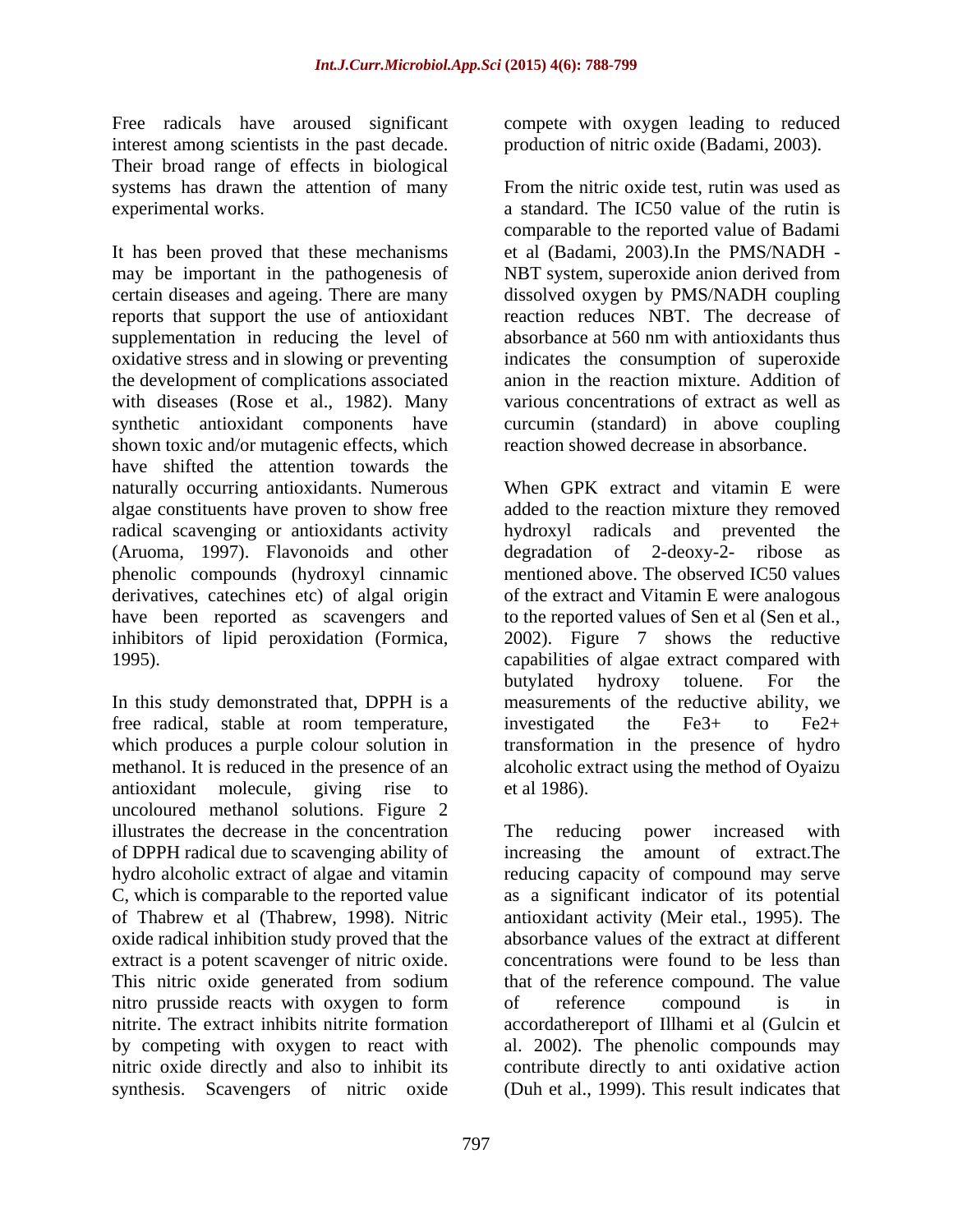hydrocarbons and alkanes present in algae **References** extract could be partly responsible for the beneficial effects. Compelling evidence Aruoma OI.: Characterization of drugs as indicates that increased consumption of dietary antioxidants or fruits and vegetables with antioxidant properties may contribute to the improvement in quality of life by delaying onset and reducing the risk of caesalpiniasappanHeartwood. Biol degenerative diseases associated with aging.

This study suggested that the *Griffithsia Pacifica Kylin* extract possess strong free radical scavenging, lipid peroxidation Properties of natural products, CurrSci, property and could be explored as natural antioxidant, that could have great Duan XJ, Li XM, Wang BG. Highly importance as the rapeutic agents in brominated mono- and bis-phenols from preventing or slowing the progress of aging the marine red alga and age associated oxidative stress related degenerative diseases. The antioxidant activity due to the presence of phyto  $2007;70:1210-1213$ . compounds like Hexadecanoic acid, Duh et al Duh PD, Tu YY, Yen GC: Nonanoic acid, Heptadecane,9-hexyl-which might be helpful in preventing or slowing of of harniyur the progress of various oxidative stressrelated diseases. Further investigation on the isolation and identification of antioxidant Formica JV, Regelson W: Review of the component(s) in the G*rif ithsia Pacifica Kylin* lead to chemical entities with potential for clinical use and bioavailability.

#### *Griffithsia pacifica Kylin* **Photograph**



#### **References**

- antioxidant prophylactics. *Free Rad Biol Med* 1996, 20(5):675-705.
- Badami S, Moorkoth S, Rai SR, Kannan E, Bhajraj S: Antioxidant activity of  $caesalpiniasappa$ Heartwood. *Pharm Bull* 2003, 26(11):1534-1537
- Biswas K, Chatopadhyay I, Banerjee R.K., and Bandhopadhyay U. (2002), Biological Activities and Medicinal 82 Page No.1336.
- brominated mono- and bis-phenols from the marine red alga *Symphyocladialatiuscula* with radical scavenging activity. J. Nat. Prod. 2007;70:1210 1213.
- Antioxidant activity of aqueous extract of harnjyur (*Chyrsanthemummorifolium*Ramat). *LebensmwissTechnol*1999, 32:269-277.
- biology of quercetin and related biflavonoids. *Food chemToxicol*1995, 33:1061-1080.
- Galli et al., 1999; Parthasarathy et al., 2001; Cooke et al.,2003). In orderto protect the body against the consequences of oxidative stress, an efficacious.
- Gamal 2010, guven et al 2010, liu et al 2011, wijesekara et al 2011). Pangesuti R, Kim S 2011. Biological activities and potential health benefits of sulfated polysaccharides derived from marine algae. Carbohydpolym 84:14-21.
- Garrat, 1964, Garrat DC: The Quantitative analysis of Drugs**.** *Chapman and Hall ltd, Japan* 1964, **3:**456-458.
- Gey, 1998. Oyaizu, 1986 Oyaizu M: Studies on product of browning reaction prepared from glucose amine. *Jap J Nutr*1986, 44:307-315.